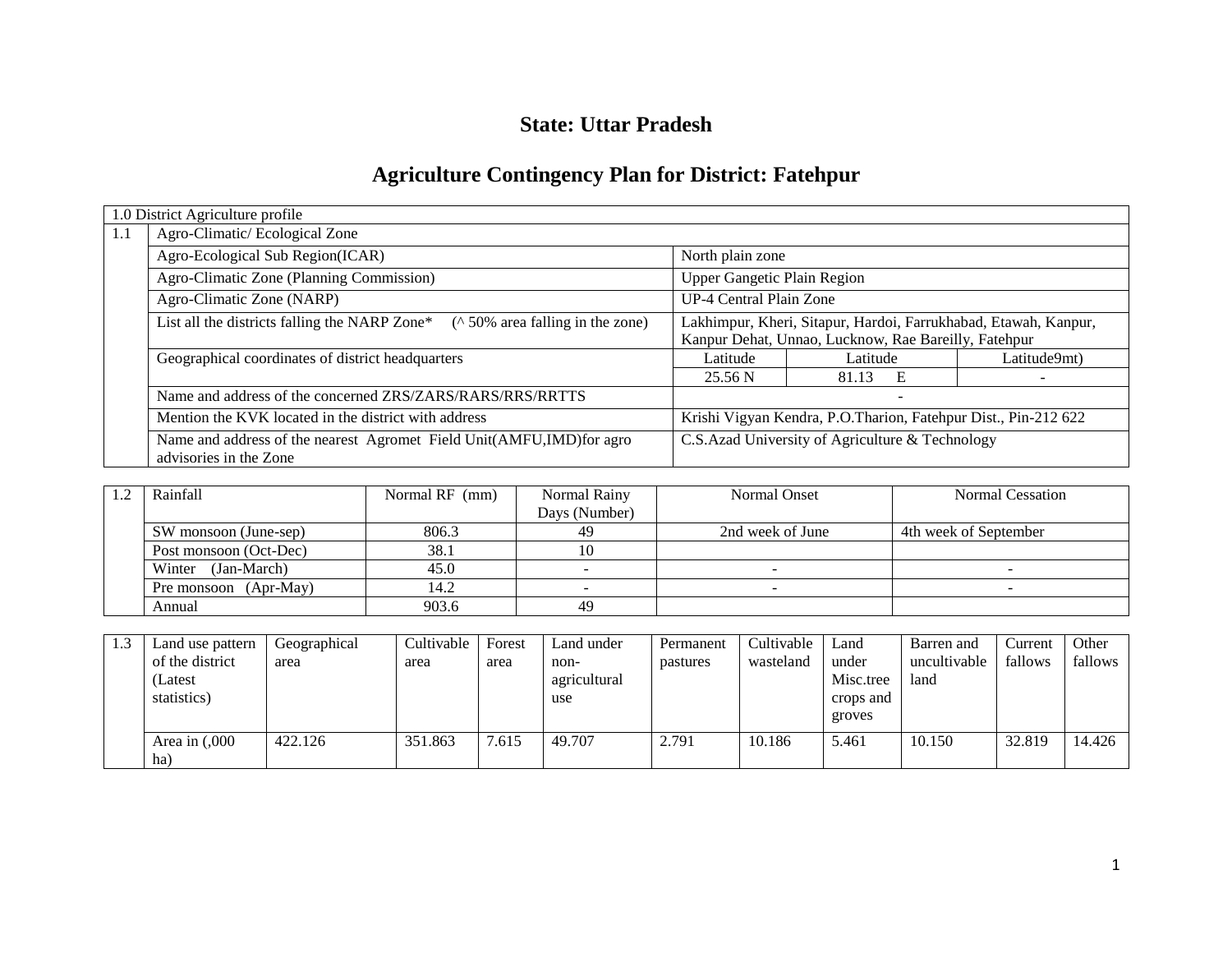| 1.4 | Major Soils                                                                                      |                | Area('000 hac) |  | Percent(%) of total    |      |                                    |  |  |
|-----|--------------------------------------------------------------------------------------------------|----------------|----------------|--|------------------------|------|------------------------------------|--|--|
|     | Deep, loamy soils                                                                                |                | 126.67         |  |                        | 36 % |                                    |  |  |
|     | Deep, silty soils                                                                                |                | 81.00          |  |                        | 23%  |                                    |  |  |
|     | Deep, fine soils moderately saline and sodic                                                     |                | 63.50          |  | 18 %                   |      |                                    |  |  |
|     |                                                                                                  |                |                |  |                        |      |                                    |  |  |
| 1.5 | Agricultural land use                                                                            | Area('000 hac) |                |  | Cropping intensity (%) |      |                                    |  |  |
|     | Net sown area                                                                                    | 288.971        |                |  | 117                    |      |                                    |  |  |
|     | Area sown more than once                                                                         | 122.981        |                |  |                        |      |                                    |  |  |
|     | Gross cropped area                                                                               | 411.952        |                |  |                        |      |                                    |  |  |
|     |                                                                                                  |                |                |  |                        |      |                                    |  |  |
| 1.6 | Irrigation                                                                                       | Area('000 ha)  |                |  |                        |      |                                    |  |  |
|     | Net irrigation area                                                                              | 202.319        |                |  |                        |      |                                    |  |  |
|     | Gross irrigated area                                                                             | 290.202        |                |  |                        |      |                                    |  |  |
|     | Rain fed area                                                                                    | 86.652         |                |  |                        |      |                                    |  |  |
|     | Sources of irrigation(Gross Irr.                                                                 |                | Number         |  | Area('000 ha)          |      | Percentage of total irrigated area |  |  |
|     | Area)                                                                                            |                |                |  |                        |      |                                    |  |  |
|     | Canals                                                                                           |                |                |  | 70.413                 |      | 24.1                               |  |  |
|     | <b>Tanks</b>                                                                                     |                |                |  | 0.952                  |      | 0.3                                |  |  |
|     | Open wells                                                                                       |                |                |  | $\overline{0}$         |      |                                    |  |  |
|     | Bore wells(Tube wells)                                                                           |                |                |  | 220.522                |      | 75.5                               |  |  |
|     | Lift irrigation schemes                                                                          |                |                |  | NA                     |      |                                    |  |  |
|     | Micro-irrigation                                                                                 |                |                |  | $\overline{NA}$        |      |                                    |  |  |
|     | Other sources                                                                                    |                |                |  | 0.115                  |      | 0.1                                |  |  |
|     | <b>Total Irrigated Area</b>                                                                      |                |                |  | 292.002                |      |                                    |  |  |
|     | Pump sets                                                                                        |                |                |  | 34847                  |      |                                    |  |  |
|     | No. of Tractors                                                                                  |                |                |  | 6620                   |      |                                    |  |  |
|     | Groundwater availability and use*                                                                |                | No of blocks-  |  | (%)area                |      | Quality of water                   |  |  |
|     | (Data source: State/ Central Ground                                                              |                | Tehsils-       |  |                        |      |                                    |  |  |
|     | water Department/Board)                                                                          |                |                |  |                        |      |                                    |  |  |
|     | Over exploited                                                                                   |                |                |  |                        |      |                                    |  |  |
|     | Critical                                                                                         |                | 4              |  |                        |      |                                    |  |  |
|     | Semi-critical                                                                                    |                | 6              |  |                        |      |                                    |  |  |
|     | Safe                                                                                             |                |                |  |                        |      |                                    |  |  |
|     | Waste water availability and use                                                                 |                |                |  |                        |      |                                    |  |  |
|     | Ground water quality                                                                             |                |                |  |                        |      |                                    |  |  |
|     | *over-exploited groundwater utilization> 100%; critical: 90-100%; semicritical:70-90%; safe:<70% |                |                |  |                        |      |                                    |  |  |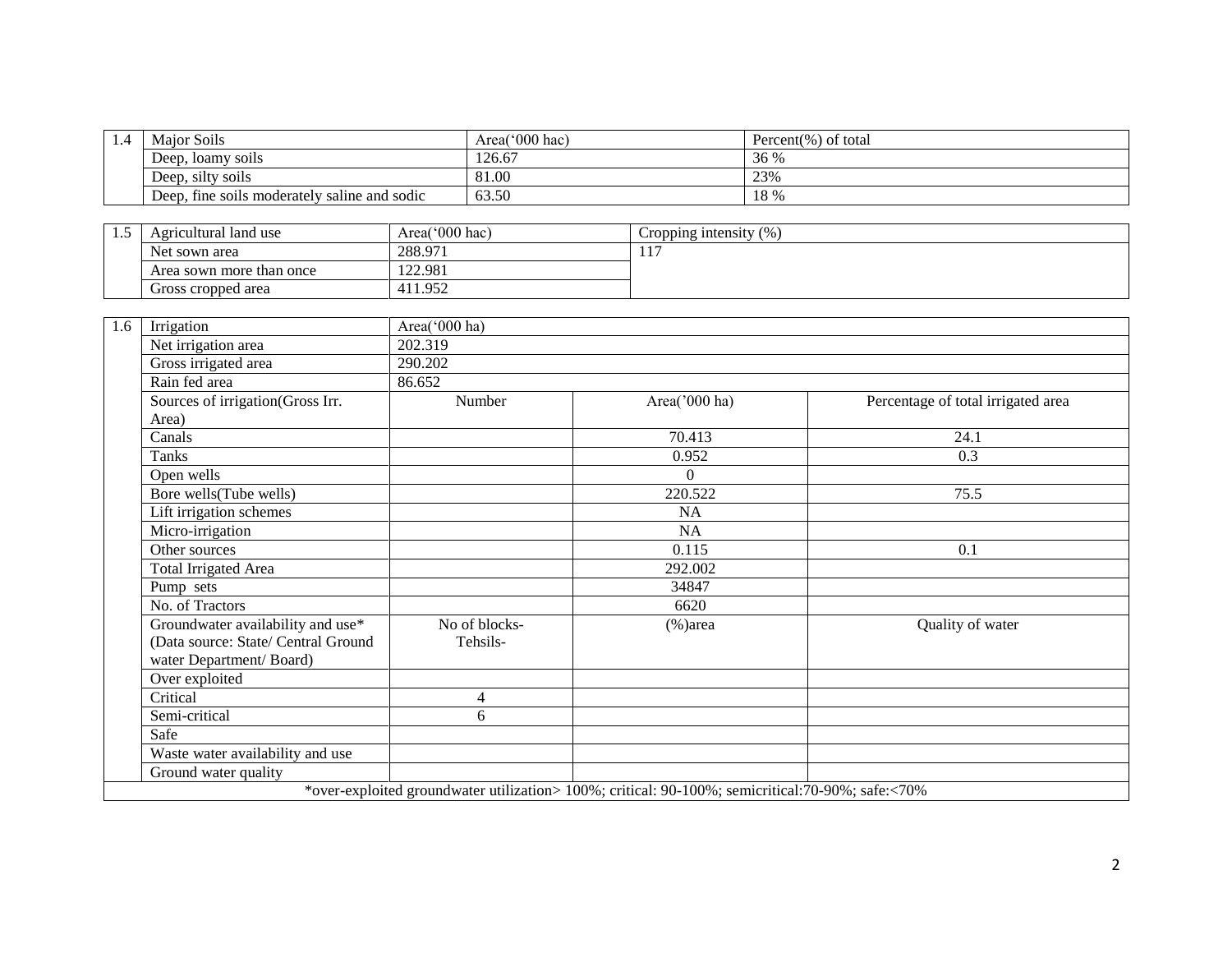## **1.7 Area under major field crops & (As per latest figures 2011-12)**

| 1.7 | Major field crops cultivated | Area('000 ha) |                          |                          |                          |                          |         |                          |         |
|-----|------------------------------|---------------|--------------------------|--------------------------|--------------------------|--------------------------|---------|--------------------------|---------|
|     |                              |               | Kharif                   |                          |                          | Rabi                     |         |                          | Total   |
|     |                              | Irrigated     | Rain fed                 | Total                    | Irrigated                | Rain fed                 | Total   |                          |         |
|     | Wheat                        |               | $\overline{\phantom{0}}$ | $\overline{\phantom{a}}$ | 168.301                  | 1.277                    | 169.578 | $\overline{\phantom{a}}$ | 169.578 |
|     | Rice                         | 79.565        | 0.217                    | 79.782                   | $\overline{\phantom{a}}$ | $\overline{\phantom{0}}$ |         |                          | 79.782  |
|     | Gram                         | -             | $\overline{\phantom{0}}$ | $\overline{\phantom{a}}$ | 0.094                    | 42.806                   | 42.900  | $\overline{\phantom{0}}$ | 42.900  |
|     | Pigeon pea                   | 0.034         | 19.845                   | 19.879                   | $\overline{\phantom{a}}$ | $\overline{\phantom{a}}$ | -       |                          | 19.879  |
|     | Sorghum                      |               | 9.787                    | 9.787                    | $\sim$                   | -                        |         |                          | 9.787   |
|     | Sesame                       | $\theta$      | 9.681                    | 9.681                    | $\overline{\phantom{a}}$ | $\overline{\phantom{0}}$ | -       | $\overline{\phantom{a}}$ | 9.681   |

| <b>Horticulture crops -Fruits</b> | Area $('000 ha)$ |           |                          |  |  |  |  |
|-----------------------------------|------------------|-----------|--------------------------|--|--|--|--|
|                                   | Total            | Irrigated | Rainfed                  |  |  |  |  |
| Mango                             | 0.289            | 0.289     | $\overline{\phantom{0}}$ |  |  |  |  |
| Guava                             | 0.083            | 0.083     |                          |  |  |  |  |
| Horticulture crops -              |                  |           |                          |  |  |  |  |
| Potato                            | 6.829            | 6.829     |                          |  |  |  |  |
| Onion                             | 0.919            | 0.919     |                          |  |  |  |  |
| Pea                               | .009             | l.009     | -                        |  |  |  |  |

| Major Fodder crops cultivated | Area(ha) | Total |
|-------------------------------|----------|-------|
| Kharif                        | 8063     | 8063  |
| Rabi                          | 1987     | 1987  |
| Summer                        | 669      | 669   |
| Total                         | 10719    | 10719 |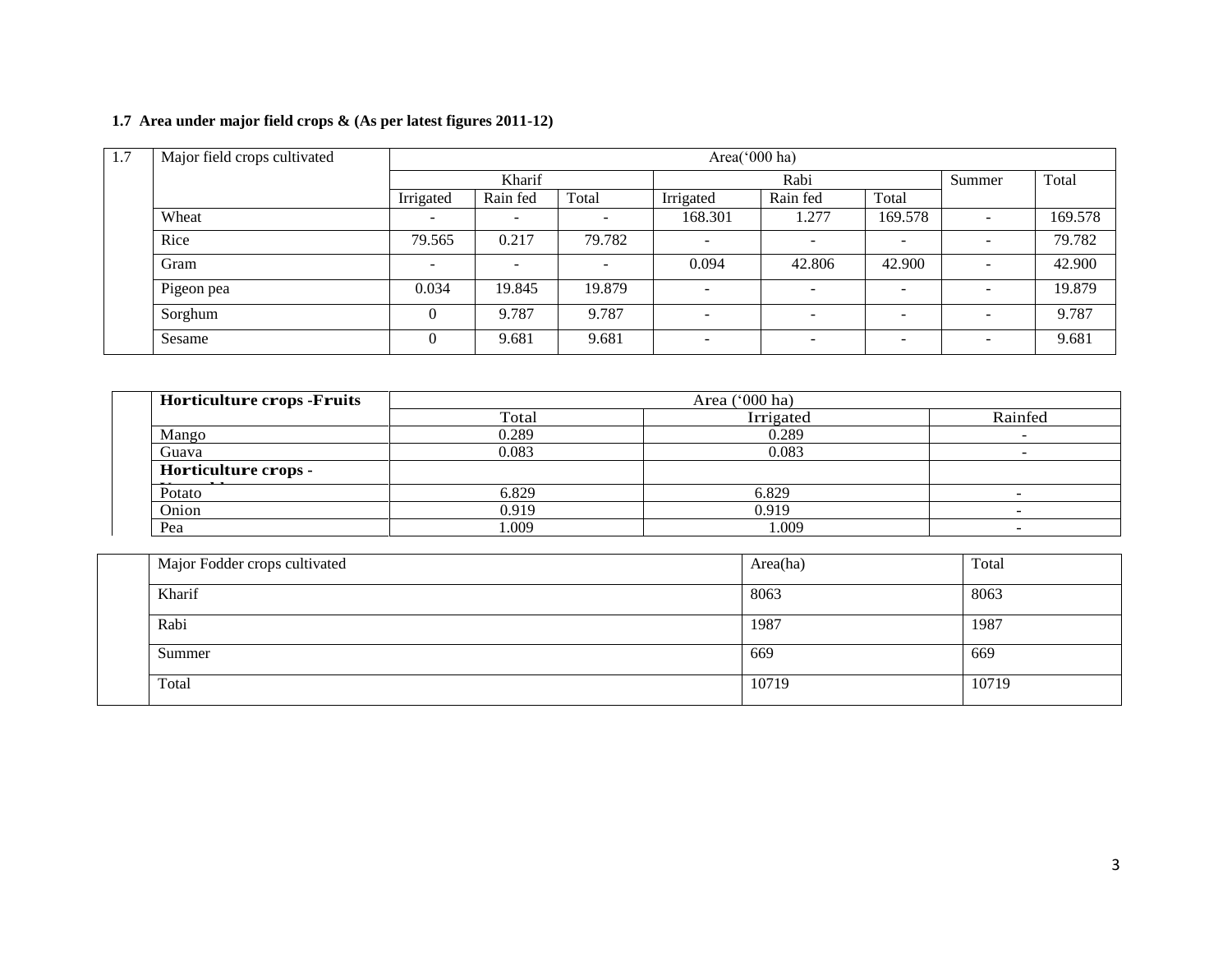## **1.8 Production and productivity of major crops (Average of last 5 years)**

| 1.8 | Major field crops | Area('000 ha)            |              |                          |              |                          |                          |              |              |                      |  |  |
|-----|-------------------|--------------------------|--------------|--------------------------|--------------|--------------------------|--------------------------|--------------|--------------|----------------------|--|--|
|     | cultivated        | Kharif                   |              | Rabi                     |              |                          | Summer                   | Total        |              | Crop                 |  |  |
|     |                   | Production               | Productivity | Production               | Productivity | Production               | Productivity             | Production   | Productivity | residue as           |  |  |
|     |                   | (000 t)                  | (Kg/ha)      | $(^{o}000t)$             | (Kg/ha)      | (000 t)                  | (Kg/ha)                  | $(^{o}000t)$ | (Kg/ha)      | fodder               |  |  |
|     |                   |                          |              |                          |              |                          |                          |              |              | $(000 \text{ tons})$ |  |  |
|     | Rice              | 164.595                  | 2168         | $\overline{\phantom{a}}$ |              | $\sim$                   | $\overline{\phantom{0}}$ | 164.595      | 2168         | <b>NA</b>            |  |  |
|     | Wheat             | $\overline{\phantom{a}}$ |              | 478.062                  | 2968         | $\overline{\phantom{0}}$ | $\overline{\phantom{a}}$ | 478.062      | 2968         | <b>NA</b>            |  |  |
|     | Gram              | -                        |              | 52.447                   | 1153         | $\overline{\phantom{a}}$ | $\overline{\phantom{0}}$ | 52.447       | 1153         | NA                   |  |  |
|     | Arhar             | 17.737                   | 840          | $\overline{\phantom{0}}$ |              | $\overline{\phantom{a}}$ | $\overline{\phantom{0}}$ | 17.737       | 840          | NA                   |  |  |
|     | Jawar             | 16.445                   | 1529         | $\overline{\phantom{a}}$ | -            | $\overline{\phantom{a}}$ | $\overline{\phantom{a}}$ | 16.445       | 1529         | <b>NA</b>            |  |  |
|     | Til               | 1.578                    | 192          | $\overline{\phantom{0}}$ |              | $\overline{\phantom{a}}$ | $\overline{\phantom{a}}$ | 1.578        | 192          | <b>NA</b>            |  |  |

| 1.9 | Livestock(year 2007)                           | Male(000) | Female $(000)$ | Total $(000)$ |
|-----|------------------------------------------------|-----------|----------------|---------------|
|     | Non descriptive Cattle (local low yielding)    | 143.853   | 158.021        | 301.874       |
|     | Improved cattle                                | 0.002     | 0.013          | 0.015         |
|     | <b>Crossbred Cattle</b>                        | 1.883     | 5.316          | 7.199         |
|     | Non descriptive Buffaloes (local low yielding) | 39.859    | 159.423        | 199.282       |
|     | <b>Descript Buffaloes</b>                      | 53.226    | 186.280        | 239.506       |
|     | Goat                                           | 117.585   | 231.320        | 348.905       |
|     | Sheep                                          |           |                | 114.163       |
|     | Other (Camel, Pig, Yak etc)                    |           |                | 79.180        |
|     | Commerical dairy farms (number)                |           |                | 0.000         |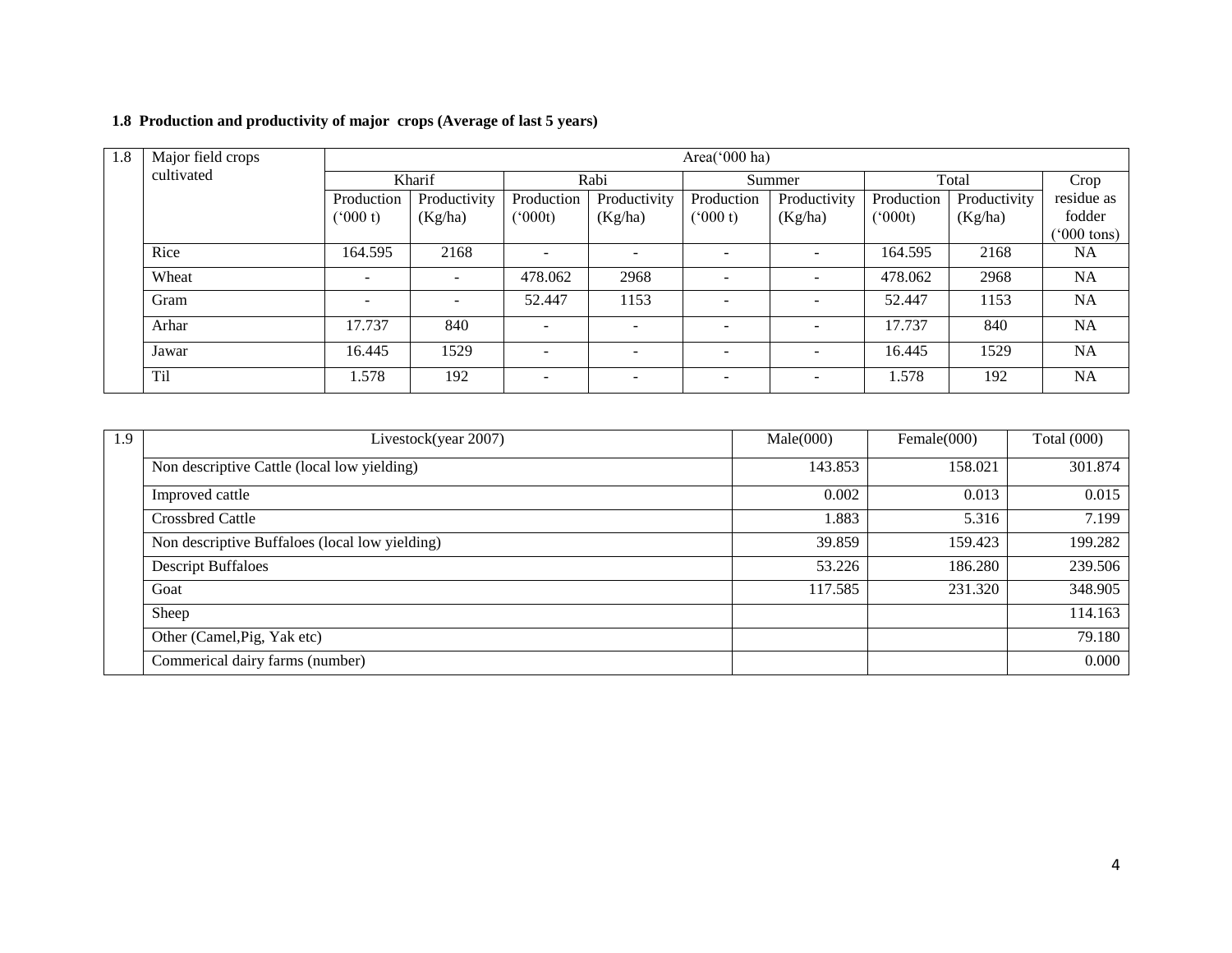| 1.10 | Sowing window for   | <b>Pearl millet</b> | <b>Maize</b>  | <b>Rice</b>  | Sorghum       | Pigeon     | Wheat        | Pea           | <b>Mustard</b> |
|------|---------------------|---------------------|---------------|--------------|---------------|------------|--------------|---------------|----------------|
|      | 5 major field crops |                     |               |              |               | Pea        |              |               |                |
|      | Kharif-Rainfed      | $2nd$ week of       | 3rd week of   |              | First week of | First week |              |               |                |
|      |                     | July to last        | June to First |              | July to $2nd$ | of July to |              |               |                |
|      |                     | week of July        | week of July  |              | week of July  | Last       |              |               |                |
|      |                     |                     |               |              |               | week of    |              |               |                |
|      |                     |                     |               |              |               | July       |              |               |                |
|      | Kharif - Irrigated  |                     |               | 3rd week of  | First week of |            |              |               |                |
|      |                     |                     |               | June to Last | July to $2nd$ |            |              |               |                |
|      |                     |                     |               | week of      | week of July  |            |              |               |                |
|      |                     |                     |               | July         |               |            |              |               |                |
|      | Rabi-Rain fed       |                     |               |              |               |            | Last week of | First week of | First week of  |
|      |                     |                     |               |              |               |            | Oct to 2nd   | Oct to last   | Sep to 2nd     |
|      |                     |                     |               |              |               |            | week of Nov  | week of Oct   | week of Oct    |
|      | Rabi - Irrigated    |                     |               |              |               |            | 2nd week of  |               |                |
|      |                     |                     |               |              |               |            | Nov to last  |               |                |
|      |                     |                     |               |              |               |            | week of Dec  |               |                |

| 1.11 | What is the major contingency the district is prone to?                          | <b>Regular</b>           | Occasional               | <b>None</b> |
|------|----------------------------------------------------------------------------------|--------------------------|--------------------------|-------------|
|      | Drought                                                                          |                          |                          |             |
|      | Flood                                                                            |                          | $\overline{\phantom{0}}$ |             |
|      | Cyclone                                                                          | $\overline{\phantom{a}}$ |                          |             |
|      | Hail storm                                                                       | $\overline{\phantom{a}}$ |                          |             |
|      | Heat wave                                                                        |                          |                          |             |
|      | Cold wave                                                                        |                          |                          |             |
|      | Frost                                                                            |                          |                          |             |
|      | Sea water intrusion                                                              | $\overline{\phantom{0}}$ | ۰                        |             |
|      | Sheath Blight, Stemborer, Pyrilla loose smut, Heliothis, Rust etc white<br>grub. |                          | $\overline{\phantom{a}}$ |             |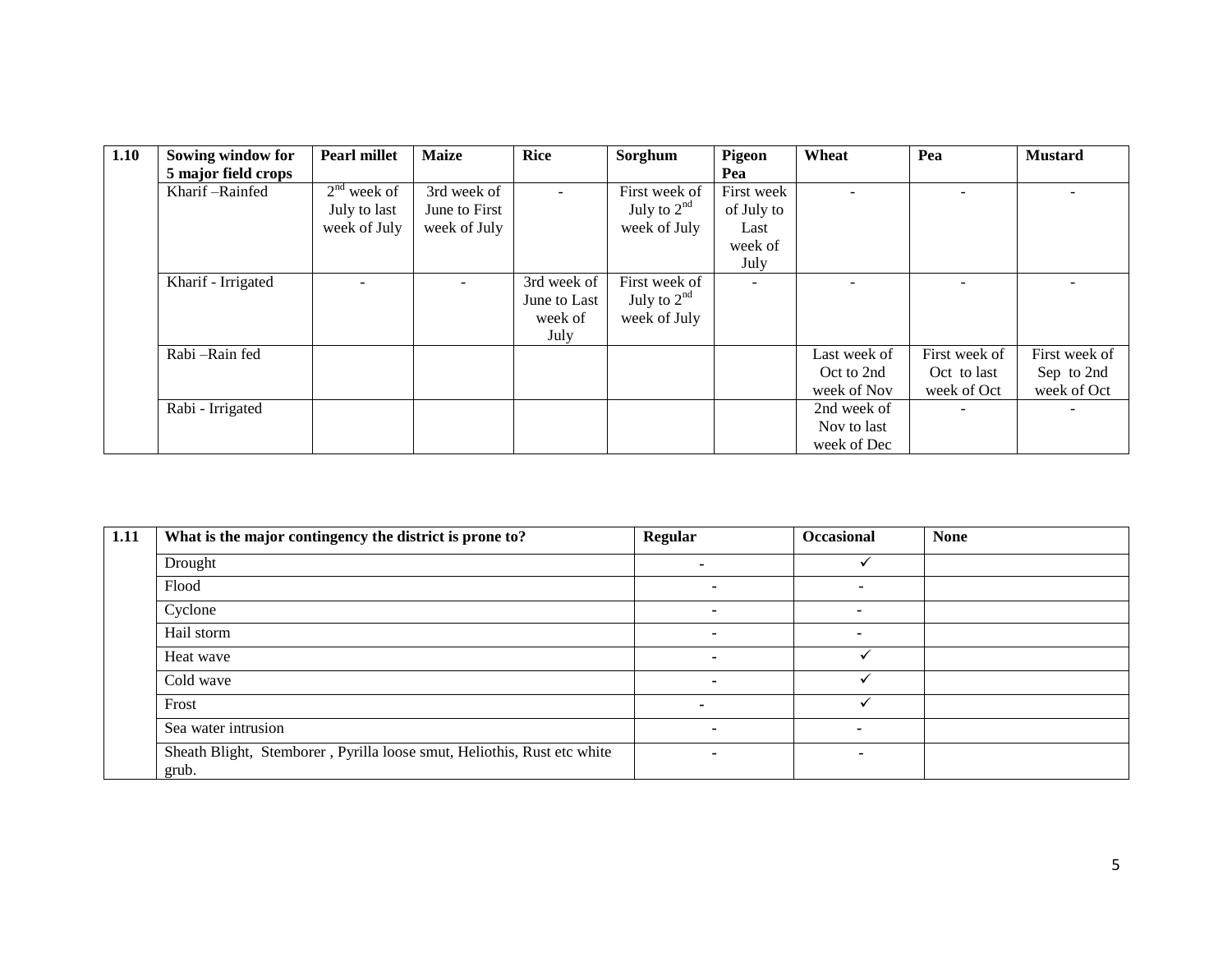Annexure I Location map of Fatehpur district

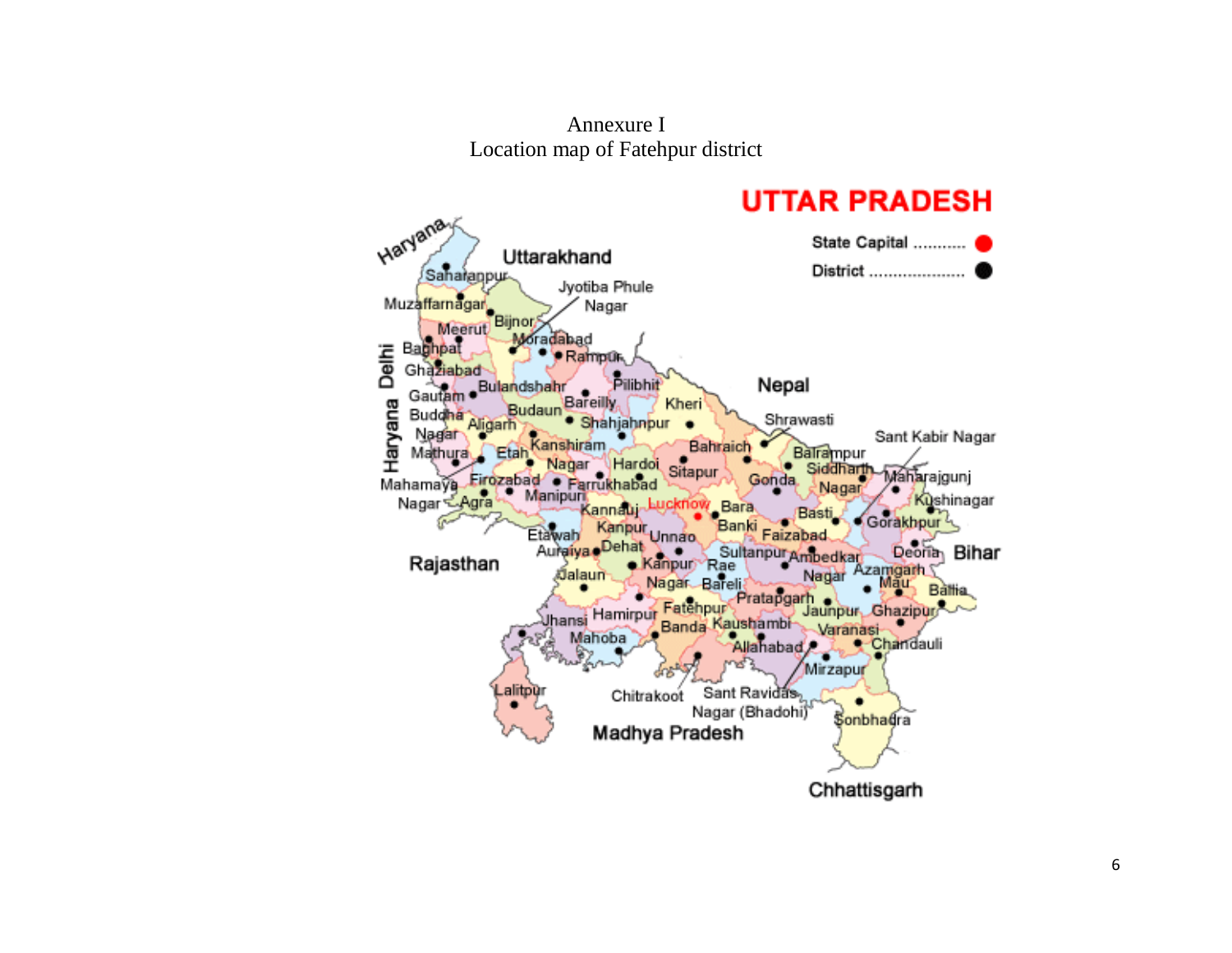

Annexure 2 Average Month-wise rainfall (mm) in Fatehpur District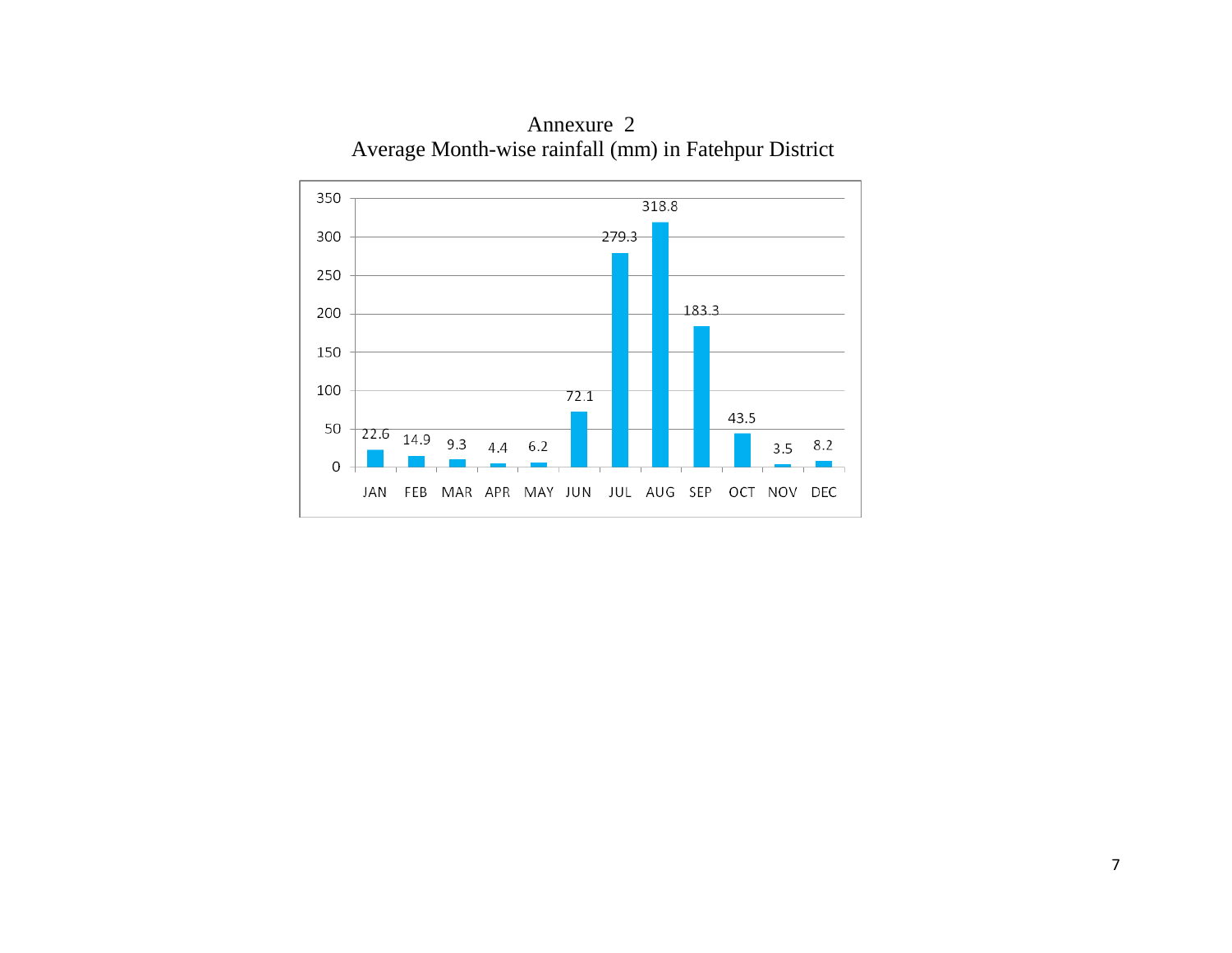| 1.14. Soil Map                    |                                                                                                               |
|-----------------------------------|---------------------------------------------------------------------------------------------------------------|
|                                   | SOILS OF FATEHPUR DISTRICT (U.P.)                                                                             |
|                                   | Alluvial plain (0-1% slope)                                                                                   |
|                                   | Deep, loamy soils and slightly eroded<br>1.                                                                   |
|                                   | 2.<br>Deep, silty soils, slightly saline and strongly sodic associated with loamy soils                       |
| <b>SOILS</b>                      | 3.<br>Deep, loamy soils and slightly eroded associated with silty soils                                       |
| <b>FATEHPUR DISTRICT</b>          | 4.<br>Deep, fine soils moderately saline and sodic associated with loamy soils, slightly eroded               |
| <b>UTTAR PRADESH</b>              | Deep, fine soils and slightly eroded associated with loamy soils slightly saline and moderately sodic<br>5.   |
|                                   | Deep, silty soils with moderately salinity and sodicity associated with loamy soils with moderate<br>6.       |
|                                   | salinity and sodicity and water logging                                                                       |
|                                   | 7.<br>Deep, silty soils and slightly eroded associated with loamy soils slightly saline and slightly sodic    |
|                                   | 8.<br>Deep, loamy soils and slightly eroded associated with loamy soils with moderate salinity and sodicity   |
|                                   | and moderate water logging                                                                                    |
|                                   | 9.<br>Deep, silty soils associated with loamy soils slightly eroded                                           |
|                                   | Deep, loamy soils and slightly eroded associated with silty soils slightly saline/sodic and moderately<br>10. |
|                                   | sodic                                                                                                         |
|                                   |                                                                                                               |
|                                   | <b>Active Flood Plain (1-3% slope)</b>                                                                        |
|                                   | Deep, sandy soils with moderate flooding associated with stratified loamy soils and slight flooding<br>11.    |
|                                   |                                                                                                               |
|                                   | Ravinous land (3-5% slope)                                                                                    |
|                                   | Deep, silty soils and severely eroded associated with loamy soils severely eroded<br>12.                      |
|                                   | Deep, loamy soils and severely eroded<br>13.                                                                  |
|                                   | Deep, loamy soils, very severely eroded associated with silty soils, very severely eroded<br>14.              |
|                                   |                                                                                                               |
| Legend                            | Undulating upland (3-5% slope)                                                                                |
|                                   | Deep, loamy soils, moderately eroded associated with fine smectitic soils and slightly eroded<br>15.          |
|                                   |                                                                                                               |
|                                   | Very gently sloping uplands with hummocks (1-3% slope)                                                        |
| 18                                | Deep, fine smectitc soils, slightly eroded associated with loamy soils and slightly eroded<br>16.             |
| 19                                | Deep, fine smectitic soils, slightly eroded associated with fine soils, moderately eroded<br>17.              |
| 20<br>13 <sup>°</sup>             | 18.<br>Deep, fine soils, moderately eroded associated with silty soils, slightly eroded                       |
| 14<br>$\frac{1}{21}$              |                                                                                                               |
|                                   | Ravinous Land (5-10% slope)                                                                                   |
| NBSS & LUP, Regional Centre Delhi | 19.<br>Deep, loamy soils and very severely eroded associated with fine smectitic soils and severely eroded    |
|                                   | 20.<br>Deep, loamy soils and moderately eroded associated with fine smectitic soils and moderately eroded.    |
|                                   | 21.<br>Deep, fine smectitic soils and are moderately eroded associated with fine soils moderately eroded      |
|                                   |                                                                                                               |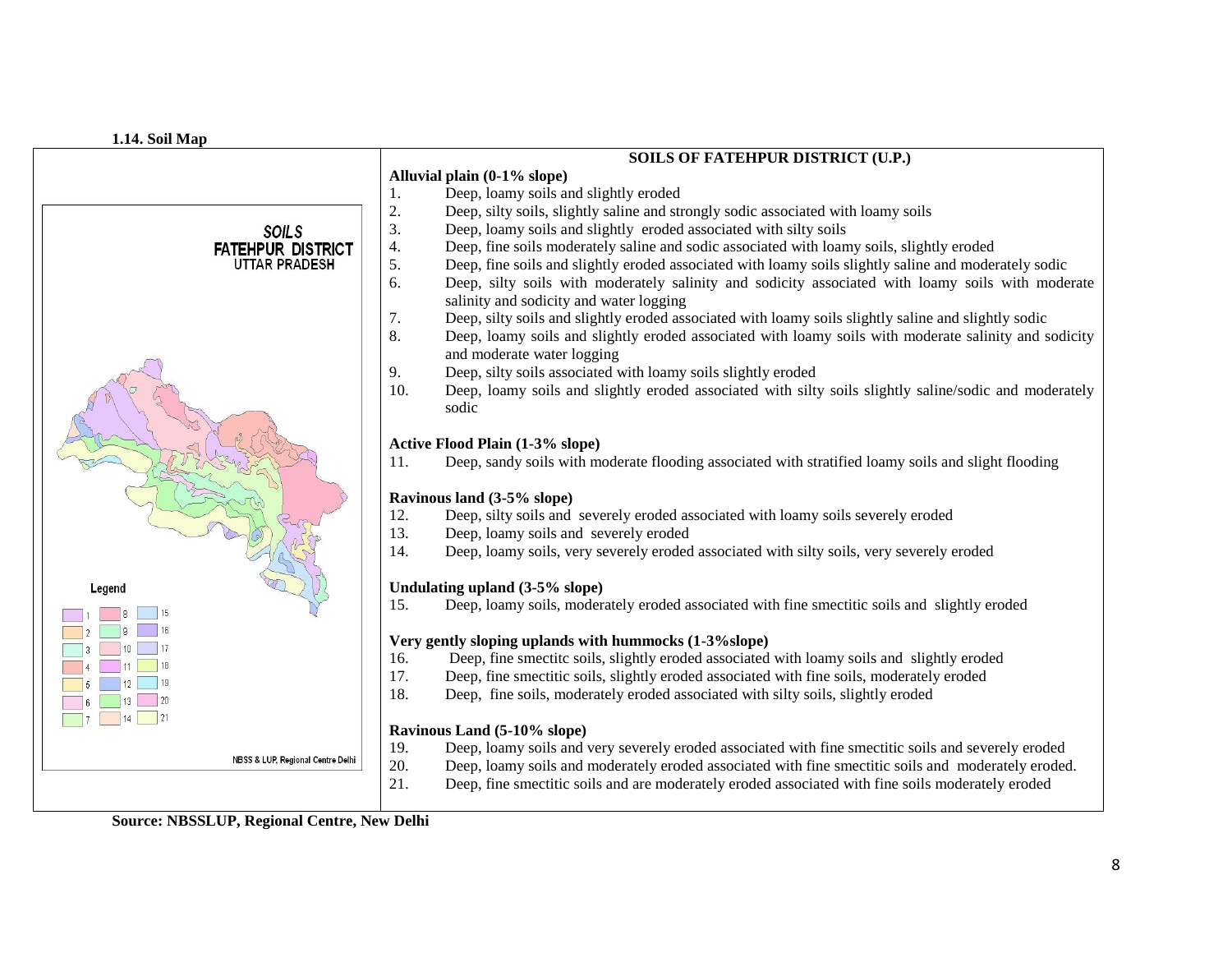#### **2.0 Strategies for weather related contingencies**

#### **2.1 Drought**

#### **2.1.1 Rainfed situation**

| <b>Condition</b>                                  |                                         |                                    | <b>Suggested Contingency measures</b>                                                                                                                                                                               |                                                                                                                                                                         |                                                                 |  |
|---------------------------------------------------|-----------------------------------------|------------------------------------|---------------------------------------------------------------------------------------------------------------------------------------------------------------------------------------------------------------------|-------------------------------------------------------------------------------------------------------------------------------------------------------------------------|-----------------------------------------------------------------|--|
| <b>Early season</b><br>drought<br>(delayed onset) | <b>Major Farming</b><br>situation       | <b>Normal</b><br>Crop              | Change in crop / cropping system<br>including variety                                                                                                                                                               | <b>Agronomic measures</b>                                                                                                                                               | <b>Remarks</b> on<br>Implementation                             |  |
| Delay by 2<br>weeks (1 week                       | Deep loamy soils &<br>Deep, silty soils | Perl millet                        | No change<br>ICMB155, WCC75, NDFB-3, Pusa322, Pusa<br>23, ICMH 451                                                                                                                                                  | <b>Seed Treatment</b>                                                                                                                                                   | Prefer disease free<br>certified seed from<br>a reliable source |  |
| of July)                                          |                                         | Sorghum                            | Varsha, CSV-13, CSV-15, Bundela, Hybrid<br>CSH16, CSH 9, 13, 14, 18, 23                                                                                                                                             | <b>Seed Treatment</b>                                                                                                                                                   |                                                                 |  |
|                                                   |                                         | Pigeon pea                         | No change<br>Long duration varieties like Narendra Arhar<br>1, Narendra Arhar 2, Azad, Amar, Malvi 13,<br>Malvi 6<br>Intercropping of pigeonpea+ Perl millet<br>(WCC75, NDFB-3, Pusa 322, Pusa 23, ICMH<br>451)     | Raised bed planting<br>20% higher seed rate<br>Intercropping of<br>pigeonpea(interrow<br>spacing of 75 cm)- cm) +<br>Perl millet (with row ratio<br>of $1:2$            |                                                                 |  |
| <b>Condition</b>                                  |                                         |                                    |                                                                                                                                                                                                                     | <b>Suggested Contingency measures</b>                                                                                                                                   |                                                                 |  |
| <b>Early season</b><br>drought<br>(delayed onset) | <b>Major Farming</b><br>situation       | <b>Normal</b><br>Crop              | Change in crop/cropping system                                                                                                                                                                                      | <b>Agronomic measures</b>                                                                                                                                               | <b>Remarks</b> on<br>Implementation                             |  |
| Delay by 4<br>weeks (3 rd                         | Deep loamy soils &<br>Deep, silty soils | Pearlmillet                        | No change<br>ICMB155, WCC75, NDFB-3, Pusa322, Pusa<br>23, ICMH 451                                                                                                                                                  | <b>Seed Treatment</b>                                                                                                                                                   | Prefer disease free<br>certified seed from<br>a reliable source |  |
| week of July)                                     |                                         | Sorghum                            | Versa, CSV-13, CSV-15, Bundela, Hybrid<br>CSH16, CSH 9, 13, 14, 18, 23                                                                                                                                              | <b>Seed Treatment</b>                                                                                                                                                   |                                                                 |  |
|                                                   |                                         | Pigeon pea<br>Deep, sandy<br>soils | Long duration varieties like Narendra Arhar<br>1, Narendra Arhar 2, Azad, Amar, Malvi 13,<br>Malvi 6<br>Intercropping of pigeonpea+Jwar<br>(Versa, CSV-13, CSV-15, Bundela, Hybrid<br>CSH16, CSH 9, 13, 14, 18, 23) | Raised bed planting<br>In sole pigeonpea, 20%<br>higher seed rate)<br>Intercropping of<br>pigeonpea(interrow<br>spacing of 75 cm)-cm)<br>+Jwar with row ratio of<br>1:2 |                                                                 |  |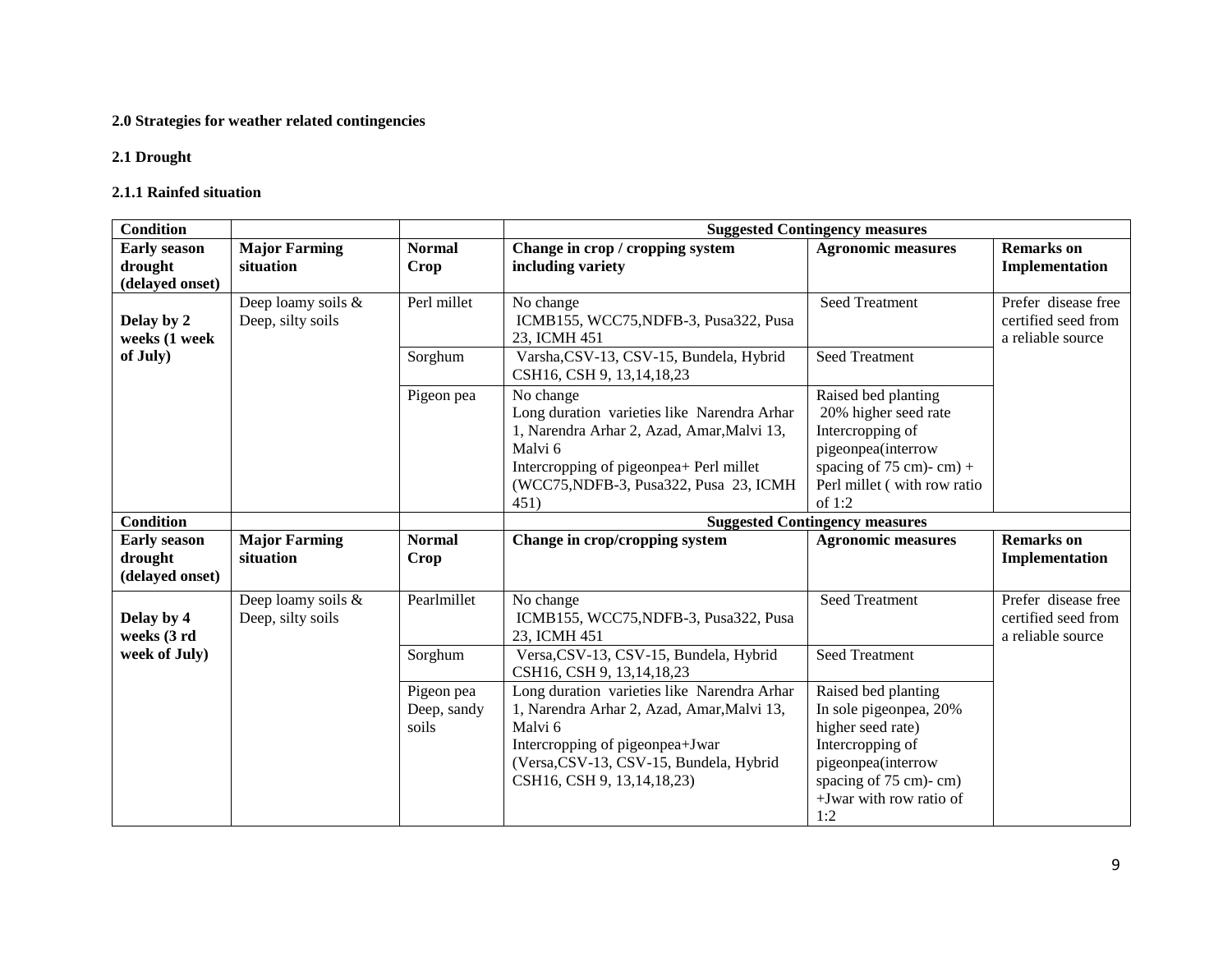| <b>Condition</b>                                  |                                         |                    |                                                                                                                                                                                                                      | <b>Suggested Contingency measures</b>                                                                                                                                    |                                     |
|---------------------------------------------------|-----------------------------------------|--------------------|----------------------------------------------------------------------------------------------------------------------------------------------------------------------------------------------------------------------|--------------------------------------------------------------------------------------------------------------------------------------------------------------------------|-------------------------------------|
| <b>Early season</b><br>drought (delayed<br>onset) | <b>Major Farming</b><br>situation       | <b>Normal Crop</b> | Change in crop/cropping system                                                                                                                                                                                       | <b>Agronomic measures</b>                                                                                                                                                | <b>Remarks</b> on<br>Implementation |
| Delay by 6 weeks<br>(1 st week of                 | Deep loamy soils &<br>Deep, silty soils | Pearlmillet        | No change<br>ICMB155, WCC75, NDFB-3, Pusa322,<br>Pusa 23, ICMH 451                                                                                                                                                   | <b>Seed Treatment</b>                                                                                                                                                    |                                     |
| August)                                           |                                         | Sorghum            | Versa, CSV-13, CSV-15, Bundela,<br>Hybrid CSH16, CSH 9, 13, 14, 18, 23                                                                                                                                               | <b>Seed Treatment</b>                                                                                                                                                    |                                     |
|                                                   |                                         | Pigeon pea         | Long duration varieties like Narendra<br>Arhar 1, Narendra Arhar 2, Azad,<br>Amar, Malvi 13, Malvi 6<br>Intercropping of pigeonpea+ Jwar<br>(Versa, CSV-13, CSV-15, Bundela,<br>Hybrid CSH16, CSH 9, 13, 14, 18, 23) | Raised bed planting<br>In sole pigeonpea, 20%<br>higher seed rate)<br>Intercropping of<br>pigeonpea(interrow<br>spacing of 75 cm)-cm)<br>+Jowar with row ratio<br>of 1:2 |                                     |

| <b>Condition</b>    |                       |                    | <b>Suggested Contingency measures</b> |                           |                          |
|---------------------|-----------------------|--------------------|---------------------------------------|---------------------------|--------------------------|
| <b>Early season</b> | <b>Major Farming</b>  | <b>Normal Crop</b> | Change in crop/cropping system        | <b>Agronomic measures</b> | <b>Remarks</b> on        |
| drought (delayed    | situation             |                    |                                       |                           | Implementation           |
| onset)              |                       |                    |                                       |                           |                          |
|                     | Deep loamy soils $\&$ | Pearl millet       | Fallow Followed by Toria/Mustard      | Conserve moisture         | -                        |
| Delay by 8 weeks    | Deep, silty soils     | Sorghum            | Fallow Followed by Toria/Mustard      | Conserve moisture         | $\overline{\phantom{a}}$ |
| $(3rd$ week of      |                       | Pigeon pea         | Fallow                                | C conserve moisture       | $\overline{\phantom{0}}$ |
| August)             |                       |                    |                                       |                           |                          |

| <b>Condition</b>                       |                      |                    | <b>Suggested Contingency measures</b> |                       |                   |
|----------------------------------------|----------------------|--------------------|---------------------------------------|-----------------------|-------------------|
| Early season drought                   | <b>Major Farming</b> | <b>Normal Crop</b> | Crop management                       | Soil nutrient &       | <b>Remarks</b> on |
| (Normal onset)                         | situation            |                    |                                       | moisture conservation | Implementation    |
|                                        |                      |                    |                                       | measures              |                   |
| <b>Normal onset</b>                    | Deep loamy           | Pearl millet       | Weed Management                       |                       |                   |
| followed by 15-20                      | soils &              |                    | <b>Thinning</b>                       |                       |                   |
| days dry spell after                   | Deep, silty soils    | Sorghum            | Weed Management                       |                       | ---               |
| sowing leading to                      |                      |                    | <b>Thinning</b>                       |                       |                   |
| poor<br>germination/crop<br>stand etc. |                      | Pigeon pea         | Weed control<br>Gap filling/thinning  |                       |                   |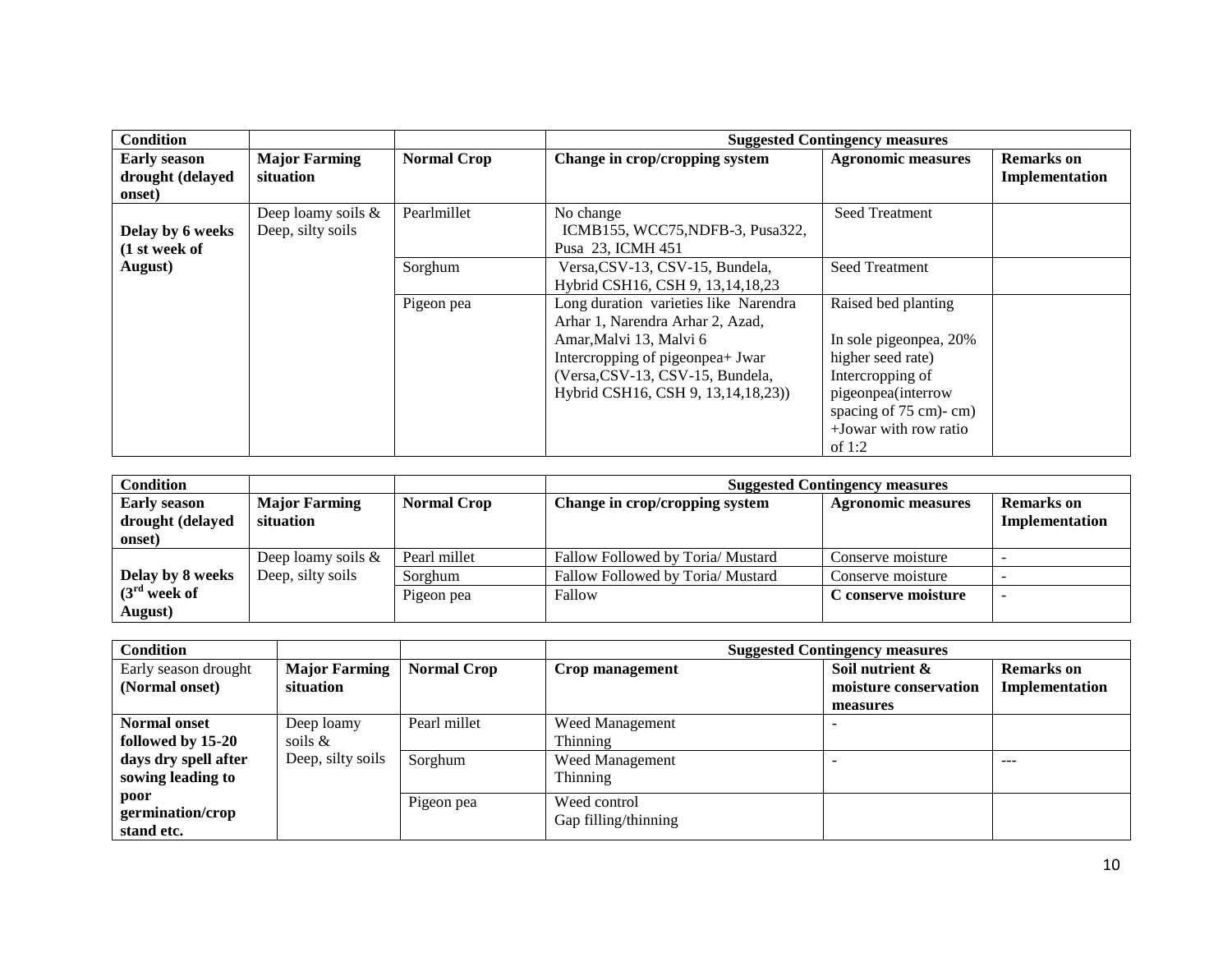| <b>Condition</b>                                                                                 |                                   |                    | <b>Suggested Contingency measures</b> |                                                   |                                     |  |
|--------------------------------------------------------------------------------------------------|-----------------------------------|--------------------|---------------------------------------|---------------------------------------------------|-------------------------------------|--|
| Mid season<br>drought (long dry<br>spell, consecutive 2<br>weeks rainless<br>$(>2.5$ mm) period) | <b>Major Farming</b><br>situation | <b>Normal Crop</b> | Crop management                       | Soil nutrient & moisture<br>conservation measures | <b>Remarks</b> on<br>Implementation |  |
| At vegetative stage                                                                              | Deep loamy soils $\&$             | Perl millet        | Weed Management                       | $\overline{\phantom{a}}$                          | $- -$                               |  |
|                                                                                                  | Deep, silty soils                 | Sorghum            | Weed Management                       | $\overline{\phantom{a}}$                          | $- -$                               |  |
|                                                                                                  |                                   | Pigeon pea         | Weed control<br>Thinning              | Mulching with locally available<br>material/weeds | -                                   |  |

| <b>Condition</b>                                            |                                            |                    | <b>Suggested Contingency measures</b> |                           |                                     |
|-------------------------------------------------------------|--------------------------------------------|--------------------|---------------------------------------|---------------------------|-------------------------------------|
| <b>Terminal drought</b><br>(Early withdrawal<br>of monsoon) | <b>Major Farming</b><br>situation          | <b>Normal Crop</b> | Crop management                       | <b>Rabi Crop planning</b> | <b>Remarks</b> on<br>Implementation |
|                                                             | Deep loamy soils $\&$<br>Deep, silty soils | Perl millet        | <b>Weed Management</b>                |                           |                                     |
|                                                             |                                            | Jwar               | Weed Management                       |                           |                                     |
|                                                             |                                            | Pigeon pea         | Harvest at physiological<br>maturity  |                           | -                                   |

#### **2.1.2 Drought - Irrigated situation**

| <b>Condition</b>    |                       |                             | <b>Suggested Contingency measures</b> |                           |                   |  |
|---------------------|-----------------------|-----------------------------|---------------------------------------|---------------------------|-------------------|--|
|                     | <b>Major Farming</b>  | <b>Normal Crop</b>          | Change in crop/cropping               | <b>Agronomic measures</b> | <b>Remarks</b> on |  |
|                     | situation             |                             | system                                |                           | Implementation    |  |
| Delayed release of  | Deep loamy soils $\&$ | Paddy Narendra 97, Narendra | Transplanting with 3 to 4             | Drum seeding              | Linked with       |  |
| water in canals due | Deep, silty soils     | 118, Narendra 80, NDR 359,  | seedlings/hill                        | SRI method                |                   |  |
| to low rainfall     |                       |                             |                                       | Irrigation at critical    |                   |  |
|                     |                       |                             |                                       | stages                    |                   |  |
|                     |                       |                             |                                       | Reduce spacing plant to   |                   |  |
|                     |                       |                             |                                       | plant i.e.20x 15 cm       |                   |  |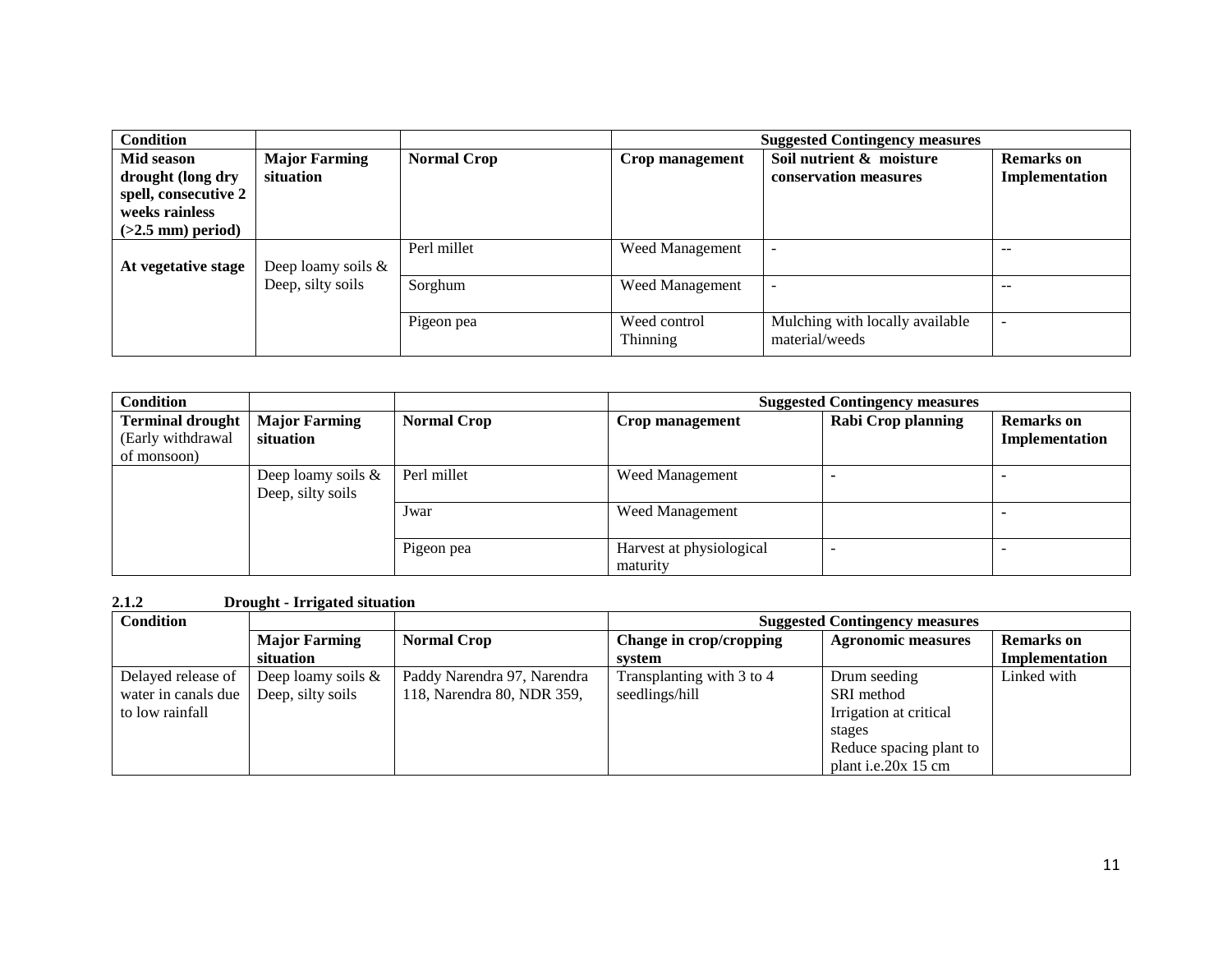| <b>Condition</b>    |                      |                        | <b>Suggested Contingency measures</b> |                               |                   |
|---------------------|----------------------|------------------------|---------------------------------------|-------------------------------|-------------------|
|                     | <b>Major Farming</b> | <b>Normal Crop</b>     | Change in                             | <b>Agronomic measures</b>     | <b>Remarks</b> on |
|                     | situation            |                        | crop/cropping system                  |                               | Implementation    |
| Limited release of  | Deep loamy soils &   | Paddy Narendra 97,     | Transplanting with 3 to 4             | Drum seeding                  |                   |
| water in canals due | Deep, silty soils    | Narendra 118, Narendra |                                       | SRI method                    |                   |
| to low rainfall     |                      | 80, NDR 359,           |                                       | Irrigation at critical stages |                   |
|                     |                      |                        |                                       | Reduce spacing plant to plant |                   |
|                     |                      |                        |                                       | i.e.20 $x$ 15 cm              |                   |
|                     |                      | Pearl millet           | No change                             | Weed Management               |                   |
|                     |                      |                        |                                       |                               |                   |
|                     |                      | Sorghum                | No change                             | Weed Management               |                   |
|                     |                      |                        |                                       |                               |                   |

| <b>Condition</b> |                       |                        | <b>Suggested Contingency measures</b> |                           |                   |
|------------------|-----------------------|------------------------|---------------------------------------|---------------------------|-------------------|
|                  | <b>Major Farming</b>  | <b>Normal Crop</b>     | Change in crop/cropping system        | <b>Agronomic measures</b> | <b>Remarks</b> on |
|                  | situation             |                        |                                       |                           | Implementation    |
| Non release of   | Deep loamy soils $\&$ | Paddy Narendra 97,     | Transplanting with tube               | Drum seeding              |                   |
| water in canals  | Deep, silty soils     | Narendra 118, Narendra | well irrigation                       | SRI method                |                   |
| under delayed    |                       | 80, NDR 359,           |                                       | Irrigation at critical    |                   |
| onset of monsoon |                       |                        | 2 to 3 seedlings/hill                 | stages                    |                   |
| in catchment     |                       |                        |                                       | Reduce spacing plant to   |                   |
|                  |                       |                        |                                       | plant i.e.20 $x$ 15 cm    |                   |

| <b>Condition</b>  |                                   |                    | <b>Suggested Contingency measures</b> |                           |                                     |
|-------------------|-----------------------------------|--------------------|---------------------------------------|---------------------------|-------------------------------------|
|                   | <b>Major Farming</b><br>situation | <b>Normal Crop</b> | Change in crop/cropping<br>system     | <b>Agronomic measures</b> | <b>Remarks</b> on<br>Implementation |
| Lack of inflows   |                                   |                    |                                       |                           |                                     |
| into tanks due to |                                   | Not applicable     |                                       |                           |                                     |
| insufficient      |                                   |                    |                                       |                           |                                     |
| /delayed onset of |                                   |                    |                                       |                           |                                     |
| monsoon           |                                   |                    |                                       |                           |                                     |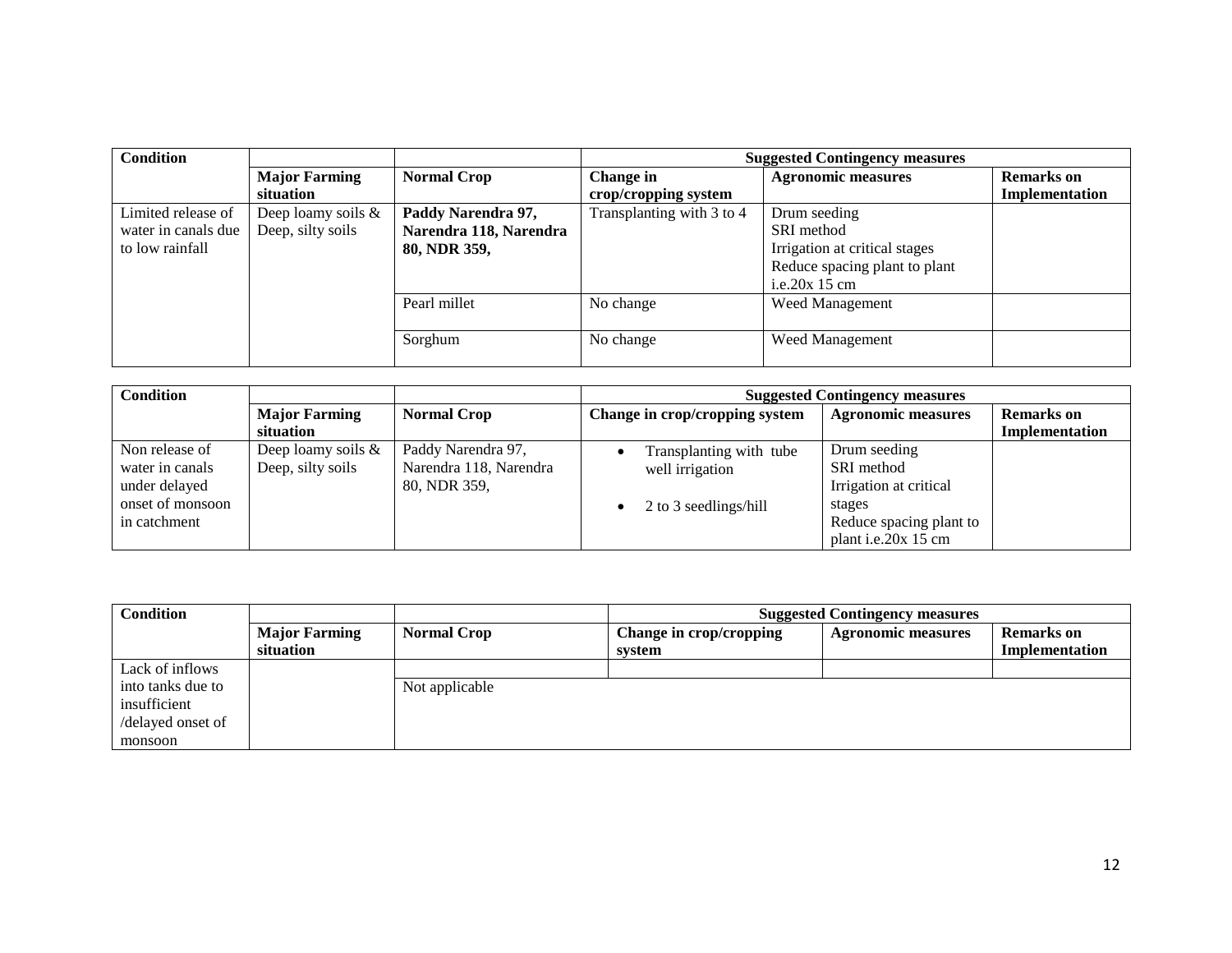| <b>Condition</b>                                               |                                          |                    | <b>Suggested Contingency measures</b>                               |                                                                                                                  |                   |  |
|----------------------------------------------------------------|------------------------------------------|--------------------|---------------------------------------------------------------------|------------------------------------------------------------------------------------------------------------------|-------------------|--|
|                                                                | <b>Major Farming</b>                     | <b>Normal Crop</b> | Change in crop/cropping                                             | <b>Agronomic measures</b>                                                                                        | <b>Remarks</b> on |  |
|                                                                | situation                                |                    | system                                                              |                                                                                                                  | Implementation    |  |
| Insufficient<br>groundwater<br>recharge due to<br>low rainfall | Deep loamy soils-<br>tube well irrigated | Paddy              | Transplanting with<br>tube well irrigation<br>3 to 4 seedlings/hill | Drum seeding<br>SRI method<br>Irrigation at critical<br>stages<br>Reduce spacing plant<br>to plant i.e.20x 15 cm |                   |  |

**2.2 Unusual rains (untimely, unseasonal etc)** (for both rain fed and irrigated situations)

| <b>Condition</b>                                                               | <b>Suggested contingency measure</b>                                                                                                 |                                                   |                          |                                               |  |  |  |
|--------------------------------------------------------------------------------|--------------------------------------------------------------------------------------------------------------------------------------|---------------------------------------------------|--------------------------|-----------------------------------------------|--|--|--|
| <b>Continuous high rainfall</b><br>in a short span leading to<br>water logging | Vegetative stage <sup>k</sup>                                                                                                        | Flowering stage <sup>1</sup>                      | Crop maturity stage      | Post harvest                                  |  |  |  |
| Rice                                                                           | Strengthen the bunds                                                                                                                 | Strengthen the bunds                              | Drain out excess water   | Shift the harvested produce<br>to safer place |  |  |  |
| Perl millet                                                                    | Drain out excess water                                                                                                               | Drain out excess water                            | Drain out excess water   | Shift the harvested produce<br>to safer place |  |  |  |
| Sorghum                                                                        | Drain out excess water                                                                                                               | Drain out excess water                            | Drain out excess water   | Shift the harvested produce<br>to safer place |  |  |  |
| Pigeon pea                                                                     | Drainage of Excess water & drenching of<br>COC (Copper Oxy chloride) @<br>2.5g/Liter water to avoid incidence of<br>wilt & root rot. | Drain out excess water                            | Drain out excess water   | Shift the harvested produce<br>to safer place |  |  |  |
| Wheat                                                                          | Drain out excess water                                                                                                               | Drain out excess water                            | Drain out excess water   | Shift the harvested produce<br>to safer place |  |  |  |
| Chickpea                                                                       | Drain out excess water                                                                                                               | Drain out excess water                            | Drain out excess water   | Shift the harvested produce<br>to safer place |  |  |  |
| Mustard                                                                        | Drain out excess water                                                                                                               | Drain out excess water                            | Drain out excess water   | Shift the harvested produce<br>to safer place |  |  |  |
| Horticulture                                                                   |                                                                                                                                      |                                                   | $\overline{\phantom{m}}$ |                                               |  |  |  |
| Guava                                                                          | Provide staking to less than 3 years aged<br>plant to avoid lodging                                                                  | Provide proper drainage to<br>avoid water logging |                          |                                               |  |  |  |
| Mango                                                                          | Provide staking to less than 3 years aged<br>plant to avoid lodging                                                                  | Provide proper drainage to<br>avoid water logging |                          |                                               |  |  |  |
| Ladies finger                                                                  | Drain the Excess water                                                                                                               | Management of fruit borer                         | $-$                      |                                               |  |  |  |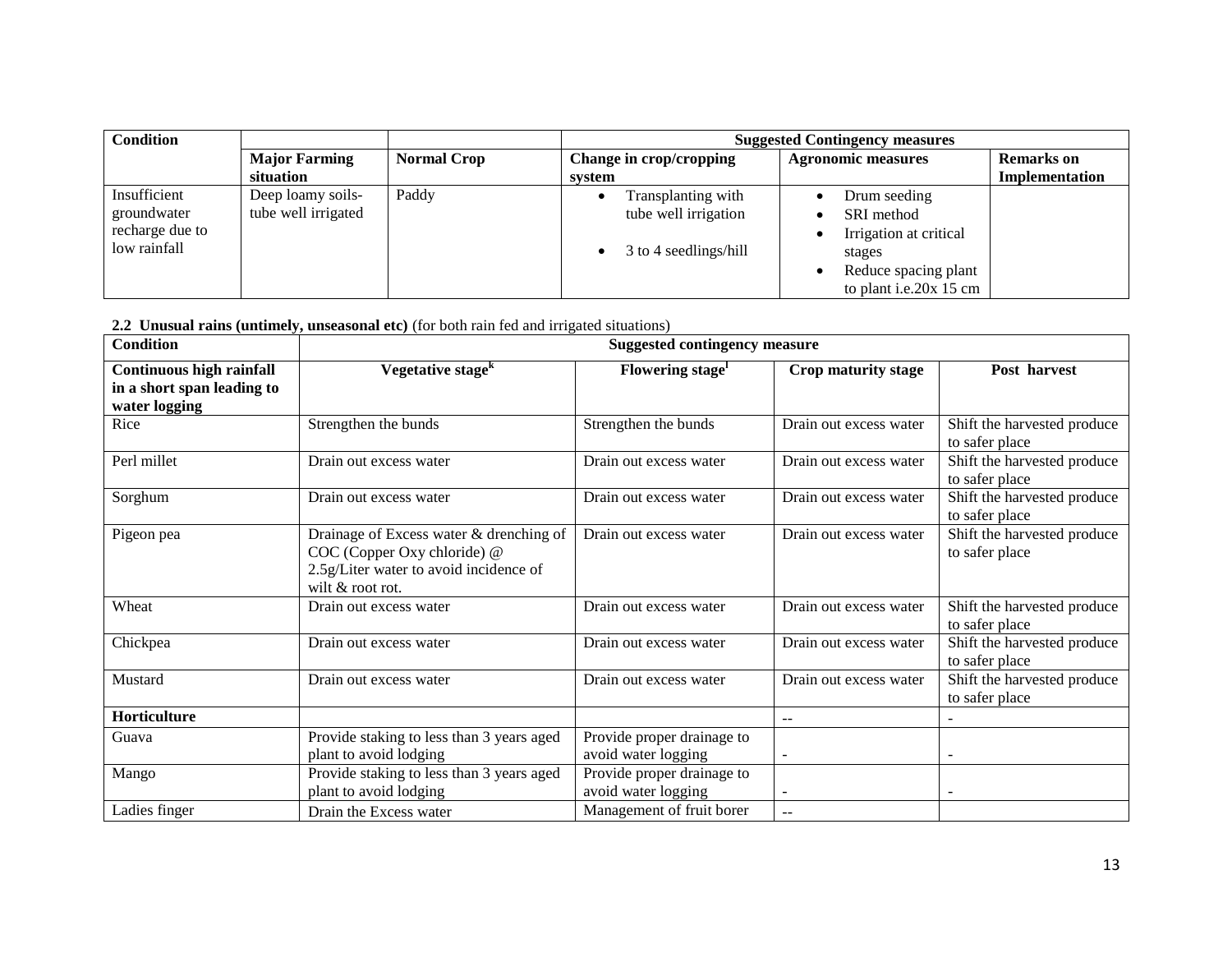| Kharif onion                    |                                                            | Provide proper drainage to |  |
|---------------------------------|------------------------------------------------------------|----------------------------|--|
|                                 | Drain the Excess water                                     | avoid water logging        |  |
| <b>Heavy rainfall with high</b> |                                                            |                            |  |
| speed winds in a short          | Not applicable                                             |                            |  |
| $span^2$                        |                                                            |                            |  |
| Outbreak of pests and           |                                                            |                            |  |
| diseases due to unseasonal      |                                                            |                            |  |
| rains                           | Adopt need based and recommended plant protection measures |                            |  |

#### **2.3 Floods- Not applicable**

## **2.4 Extreme events: Heat wave / Cold wave/Frost/ Hailstorm /Cyclone**

| <b>Extreme event type</b>     | Suggested contingency measure <sup>r</sup>           |                         |                                    |            |
|-------------------------------|------------------------------------------------------|-------------------------|------------------------------------|------------|
|                               | Seedling / nursery stage                             | <b>Vegetative stage</b> | <b>Reproductive stage</b>          | At harvest |
| <b>Heat Wave</b> <sup>p</sup> |                                                      |                         |                                    |            |
| Rice                          | Raised the nursery near lift or other<br>$\bullet$   | Apply irrigation at     | Apply light irrigation             |            |
|                               | irrigation sources                                   | critical stages         |                                    |            |
|                               | Prepare 1-1.5 M wide raised Nursery                  |                         |                                    |            |
|                               | Beds with provision of 30 cm width between the beds. |                         |                                    |            |
| Maize                         | Apply light irrigation                               |                         |                                    |            |
| Urd                           |                                                      |                         |                                    |            |
| Pigeonpea                     |                                                      |                         |                                    |            |
| Horticulture                  |                                                      |                         |                                    |            |
| Mango                         | Apply light irrigation                               |                         | Light & frequent irrigation during |            |
|                               |                                                      |                         | flowering                          |            |
| Guava                         |                                                      |                         |                                    |            |
| Cold wave <sup>q</sup>        | Not applicable                                       |                         |                                    |            |
| Frost                         | Not applicable                                       |                         |                                    |            |
| <b>Hailstorm</b>              | Not applicable                                       |                         |                                    |            |
| Cyclone                       | Not applicable                                       |                         |                                    |            |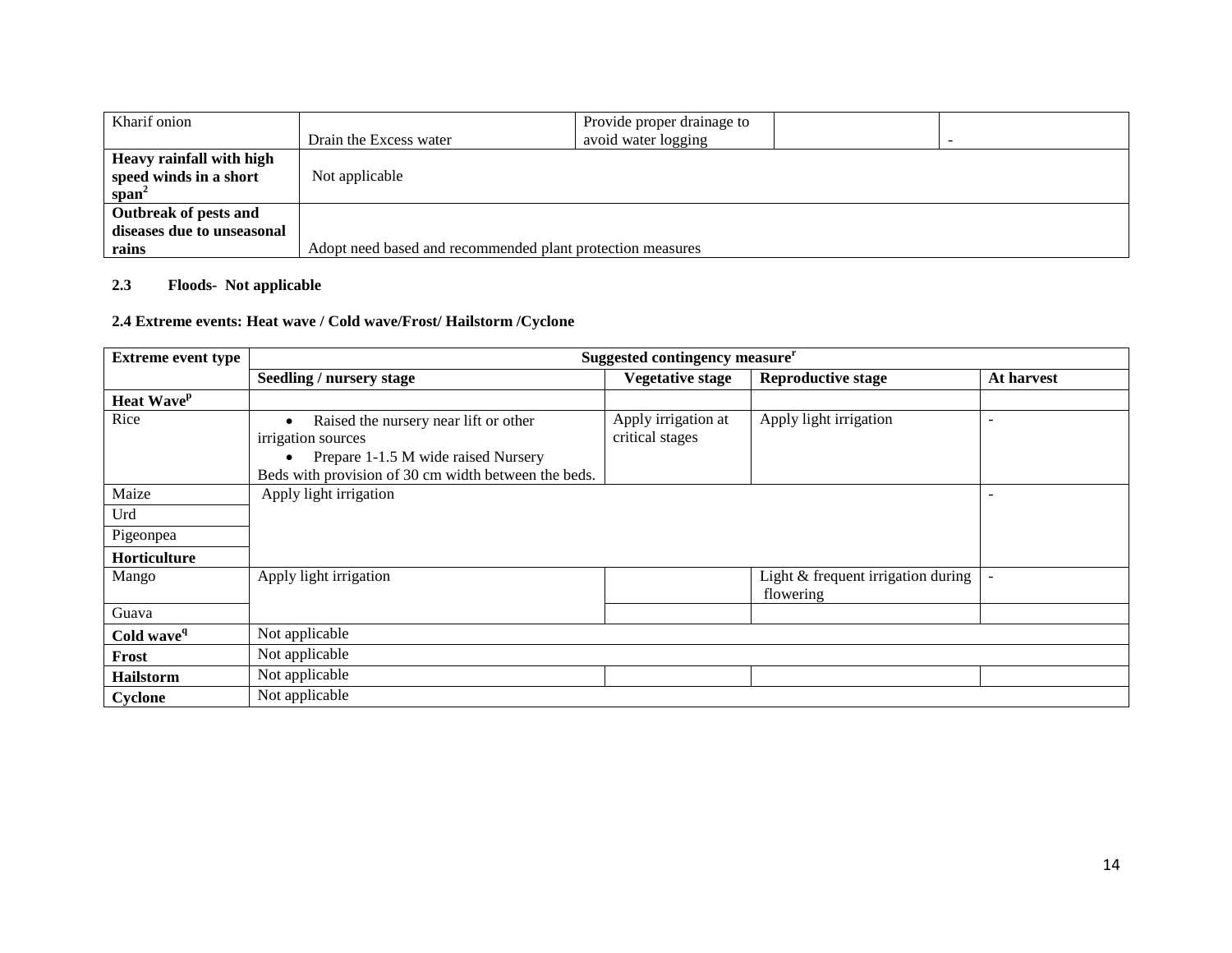## **2.5 Contingent strategies for Livestock, Poultry & Fisheries**

#### **2.5.1 Livestock**

|                                    |                                                                                                                                                                                                                                                                                                                                                                                                                                                                                                                                                                                                                                                                                                                                                                                                                                                                                 | <b>Suggested contingency measures</b>                                                                                                                                                                                                                                                                                                                                                                                                                                                                                                                                                                                                                                                                                                                                                                                                                                                                                                                                                                                                                                                                                                                                                                                                                                                                                                                                       |                                                                                                                                                                                                                                                                                                             |
|------------------------------------|---------------------------------------------------------------------------------------------------------------------------------------------------------------------------------------------------------------------------------------------------------------------------------------------------------------------------------------------------------------------------------------------------------------------------------------------------------------------------------------------------------------------------------------------------------------------------------------------------------------------------------------------------------------------------------------------------------------------------------------------------------------------------------------------------------------------------------------------------------------------------------|-----------------------------------------------------------------------------------------------------------------------------------------------------------------------------------------------------------------------------------------------------------------------------------------------------------------------------------------------------------------------------------------------------------------------------------------------------------------------------------------------------------------------------------------------------------------------------------------------------------------------------------------------------------------------------------------------------------------------------------------------------------------------------------------------------------------------------------------------------------------------------------------------------------------------------------------------------------------------------------------------------------------------------------------------------------------------------------------------------------------------------------------------------------------------------------------------------------------------------------------------------------------------------------------------------------------------------------------------------------------------------|-------------------------------------------------------------------------------------------------------------------------------------------------------------------------------------------------------------------------------------------------------------------------------------------------------------|
|                                    | <b>Before the event</b>                                                                                                                                                                                                                                                                                                                                                                                                                                                                                                                                                                                                                                                                                                                                                                                                                                                         | During the event                                                                                                                                                                                                                                                                                                                                                                                                                                                                                                                                                                                                                                                                                                                                                                                                                                                                                                                                                                                                                                                                                                                                                                                                                                                                                                                                                            | After the event                                                                                                                                                                                                                                                                                             |
| <b>Drought</b>                     |                                                                                                                                                                                                                                                                                                                                                                                                                                                                                                                                                                                                                                                                                                                                                                                                                                                                                 |                                                                                                                                                                                                                                                                                                                                                                                                                                                                                                                                                                                                                                                                                                                                                                                                                                                                                                                                                                                                                                                                                                                                                                                                                                                                                                                                                                             |                                                                                                                                                                                                                                                                                                             |
| Feed and<br>Fodder<br>availability | Top dressing of N in 2-3 split doses $@$<br>20-25 kg N/ha in common property<br>resources (CPRs) or private property<br>resources (PPRs) like waste and<br>degraded lands with the monsoon<br>pattern for higher biomass production<br>Promote cultivation of short duration<br>fodder crops of sorghum/bajra/maize<br>suitable to the district<br>Sowing of fodder crops like Stylo and<br>Cenchrus on bunds so as to provide<br>fodder and strengthening of bunds<br>Avoid burning of wheat and paddy<br>straw and storing as dry fodder for<br>future use<br>drying,<br>bailing<br>Proper<br>and<br>densification of harvested dry fodder<br>for transport to the needy villages<br>Complete feed preparation using red<br>gram stalks may be exploited<br>Establishment of silvi-pastoral system<br>in CPRs with Stylosanthus hamata and<br>Cenchrus ciliaris as grass with | Harvest and use biomass of dried up crops (Sorghum, Bajra, Rice etc)<br>material as fodder.<br>Harvest the tree fodder (Neem, Subabul, Acasia, Pipal etc) and<br>unconventional feeds resources available and use as fodder for livestock<br>$(LS)$ .<br>Available feed and fodder should be cut from CPRs and stall fed in order<br>to reduce the energy requirements of the animals<br>In case of mild drought, the available dry fodder may be enriched with<br>urea and molasses and the productive livestock should be supplemented<br>with vitamin & minerals mixture.<br>The available silage may be used as green fodder supplement for high<br>yielders and pregnant animals<br>In case of severe drought, UMMB, hay, concentrates and vitamin $\&$<br>mineral mixture should be transported to the needy areas from the reserves<br>at the district level initially and latter stages from the near by districts. All<br>the hay should be enriched with 2% Urea molasses solution or 1%<br>common salt solution and fed to LS<br>Herd should be split and supplementation should be given only to the<br>highly productive and breeding animals<br>Provision of emergency grazing/feeding (Cow-calf camps or other special<br>arrangements to protect high productive & breeding stock)<br>Available kitchen waste should be mixed with dry fodder while feeding | Green and concentrates<br>supplementation should<br>be provided to all the<br>animals.<br>Short duration fodder<br>crops of should be sown<br>in unsown and crop failed<br>areas where no further<br>routine crop sowing is not<br>possible<br>Promote cultivation of<br>fodder crops during Rabi<br>season |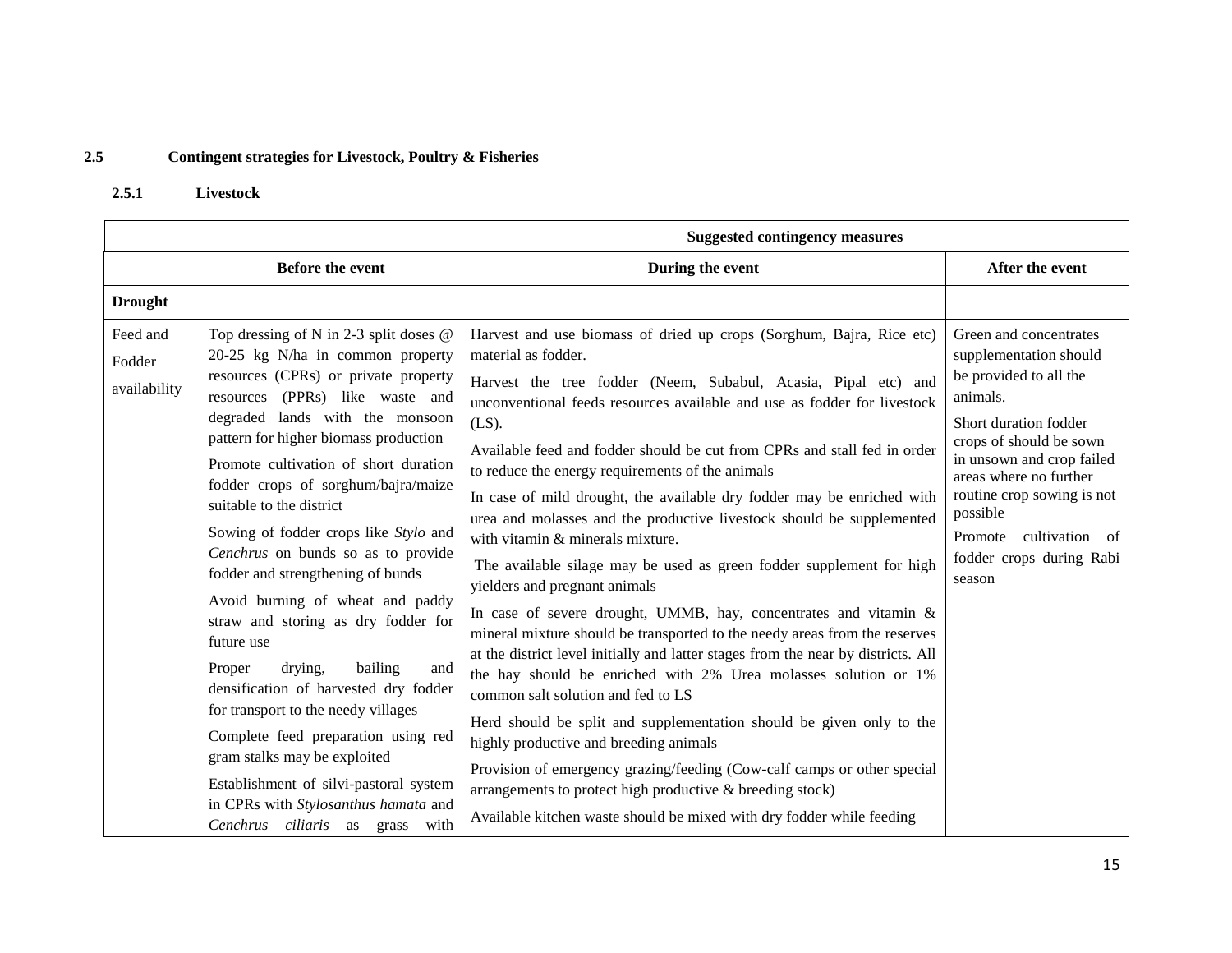|                                     | leucocephala<br>Leucaena<br>as<br>tree<br>component<br>Creation of permanent fodder, feed<br>and fodder seed banks in all drought<br>prone villages                                                                                                                                                                                                                                                                                                                                                                                                                                                                                               | Arrangements should be made for mobilization of small ruminants across<br>the districts where no drought exits with subsidized road/rail<br>transportation and temporary shelter provision for the shepherds<br>Unproductive livestock should to be culled during severe drought<br>Create transportation and marketing facilities for the culled and<br>unproductive animals (10000-20000 animals) in case of severe drought<br>Subsidized loans (5-10 crores) should be provided to the livestock keepers<br>for purchase of supplements, concentrate feed ingredients etc., in case of<br>severe drought                                                                                                                                                                                                                    |                                                                                                                                             |
|-------------------------------------|---------------------------------------------------------------------------------------------------------------------------------------------------------------------------------------------------------------------------------------------------------------------------------------------------------------------------------------------------------------------------------------------------------------------------------------------------------------------------------------------------------------------------------------------------------------------------------------------------------------------------------------------------|--------------------------------------------------------------------------------------------------------------------------------------------------------------------------------------------------------------------------------------------------------------------------------------------------------------------------------------------------------------------------------------------------------------------------------------------------------------------------------------------------------------------------------------------------------------------------------------------------------------------------------------------------------------------------------------------------------------------------------------------------------------------------------------------------------------------------------|---------------------------------------------------------------------------------------------------------------------------------------------|
| Heat<br>&<br>Cold wave              | In villages which are chronically prone<br>to heat waves the following permanent<br>measures are suggested<br>Plantation of trees like Neem,<br>$\mathbf{i}$<br>Pipal, Subabul around the<br>shed<br>of<br>Spreading<br>$\rm ii)$<br>husk/straw/coconut<br>leaves on the roof of the<br>shed<br>iii) Water sprinklers / foggers in<br>the animal shed<br>iv) Application of white reflector<br>paint on the roof to<br>reduce thermal radiation<br>effect<br>Cold wave: Covering all the wire<br>meshed walls / open area with gunny<br>bags/ polyethylene sheets with a<br>mechanism for lifting during the day<br>time and closing during night | Allow the animals preferably early in the morning or late in the evening<br>for grazing during heat waves<br>Allow for grazing between 10AM to 3PM during cold waves<br>Feed green fodder/silage / concentrates during day time and roughages /<br>hay during night time in case of heat waves<br>Add 25-50 ml of edible oil in concentrates per kg and fed to the animal<br>during cold waves<br>Apply / sprinkle lime powder $(5-10)$ g per square feet) in the animal shed<br>during cold waves to neutralize ammonia accumulation<br>Put on the foggers / sprinklers during heat weaves and heaters during cold<br>waves in case of high productive animals<br>In severe cases, vitamin 'C' (5-10ml per litre) and electrolytes (Electral<br>powder @ 20g per litre) should be added in water during severe heat<br>waves. | Green and concentrates<br>supplementation should<br>be provided to all the<br>animals.<br>Allow the animals for<br>grazing (normal timings) |
| <b>Health</b> and<br><b>Disease</b> | List out the endemic diseases (species<br>wise) in that district and store vaccines<br>for those diseases                                                                                                                                                                                                                                                                                                                                                                                                                                                                                                                                         | <b>Constitution of Rapid Action Veterinary Force</b><br>Procurement of emergency medicines and medical kits                                                                                                                                                                                                                                                                                                                                                                                                                                                                                                                                                                                                                                                                                                                    | Conducting mass animal<br>health camps<br>Conducting fertility                                                                              |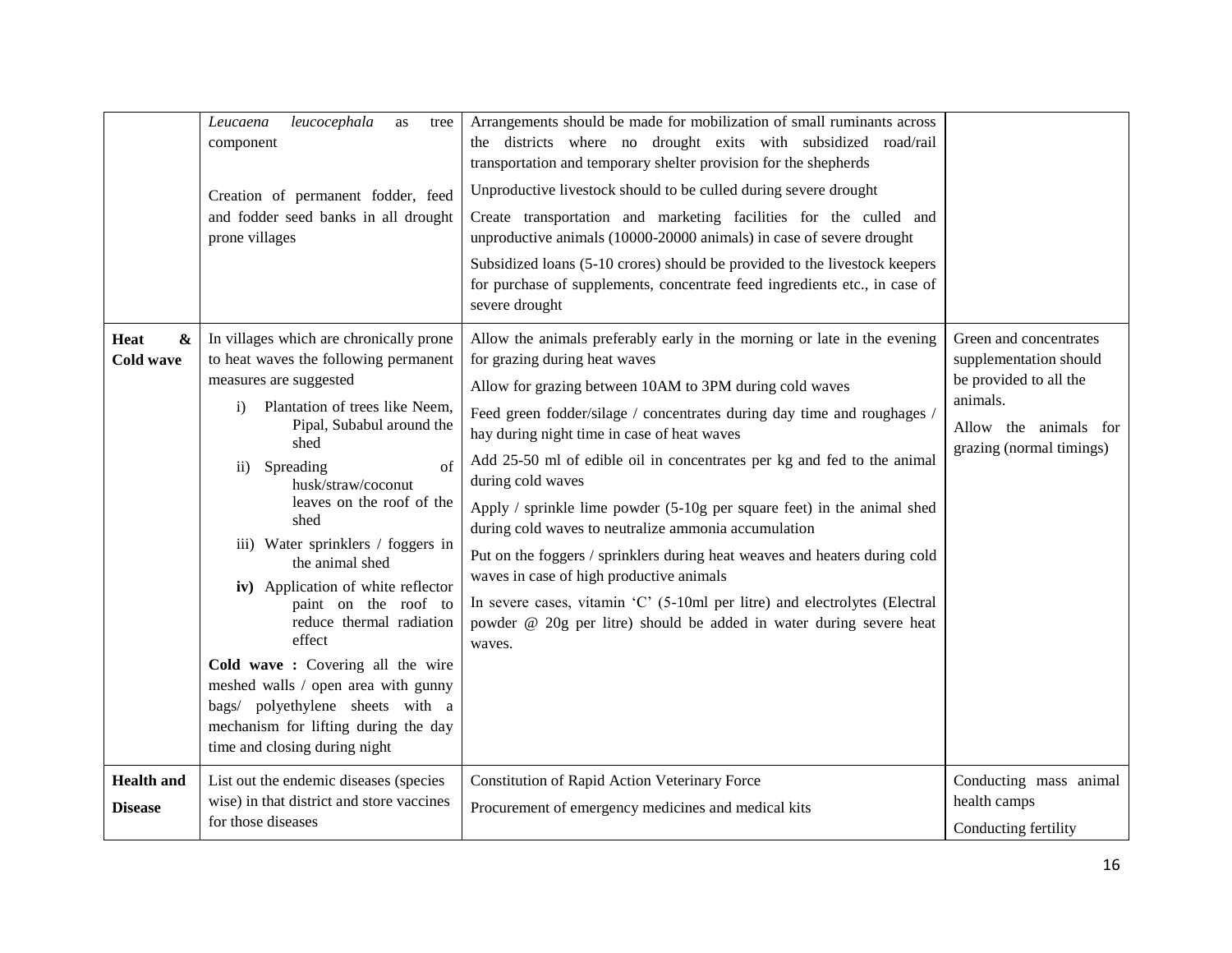| manageme<br>nt           | Timely vaccination (as per enclosed<br>vaccination schedule) against all<br>endemic diseases<br>Surveillance and disease monitoring<br>network to be established at Joint<br>Director (Animal Husbandry) office in<br>the district | Performing ring vaccination (8 km radius) in case of any outbreak<br>Restricting movement of livestock in case of any epidemic<br>Rescue of sick and injured animals and their treatment | camps<br>Mass deworming camps                                                                                            |
|--------------------------|------------------------------------------------------------------------------------------------------------------------------------------------------------------------------------------------------------------------------------|------------------------------------------------------------------------------------------------------------------------------------------------------------------------------------------|--------------------------------------------------------------------------------------------------------------------------|
| <b>Insurance</b>         | Insurance policy for loss of production<br>due to drought may be developed<br>Encouraging insurance of livestock                                                                                                                   | Listing out the details of the dead animals and loss of production in high<br>yielders                                                                                                   | Submission for insurance<br>claim<br>availing<br>and<br>insurance benefit<br>Purchase<br>of<br>new<br>productive animals |
| <b>Drinking</b><br>water | Identification of water resources<br>Rain water harvesting and create water<br>bodies/watering points (when water is<br>scarce use only as drinking water for<br>animals)                                                          | Restrict wallowing of animals in water bodies/resources<br>Provision of wholesome clean drinking water at least 3 times in a day                                                         | drinking<br>Bleach $(0.1\%)$<br>water / water sources<br>Provide<br>drinking<br>clean<br>water                           |

**2.5.2 Poultry** 

|                                    | <b>Suggested contingency measures</b>                                                                             |                                                                                                                                                         |                                          |  |
|------------------------------------|-------------------------------------------------------------------------------------------------------------------|---------------------------------------------------------------------------------------------------------------------------------------------------------|------------------------------------------|--|
|                                    | <b>Before the event</b>                                                                                           | During the event                                                                                                                                        | After the event                          |  |
| <b>Drought</b>                     |                                                                                                                   |                                                                                                                                                         |                                          |  |
| Shortage of<br>feed<br>ingredients | Storing of house hold grain like maize,<br>broken rice, bajra etc, in to use as feed in<br>case of severe drought | Supplementation only for productive birds with house hold<br>grain<br>Supplementation of shell grit (calcium) for laying birds<br>Culling of weak birds | Supplementation to all survived<br>birds |  |